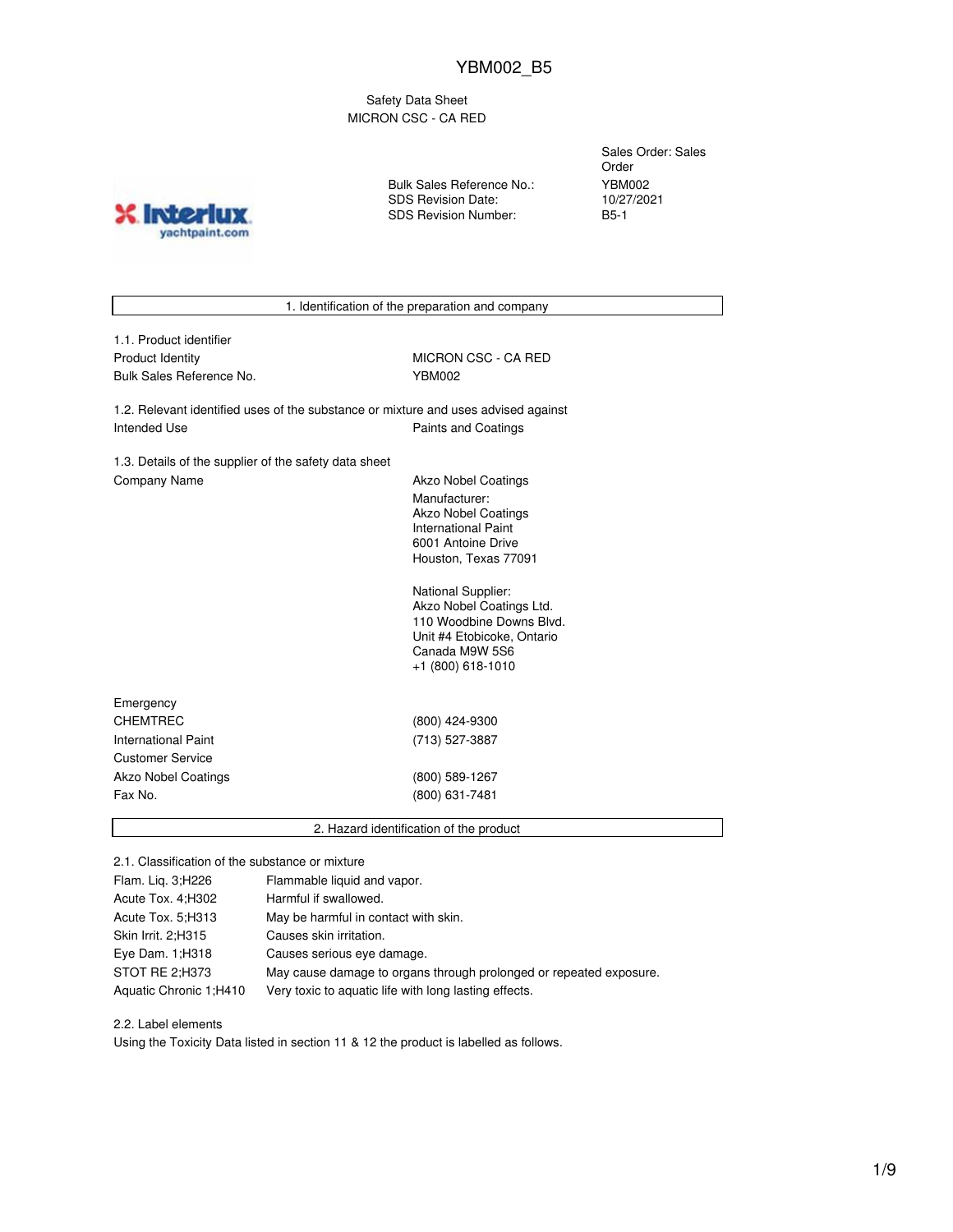

H226 Flammable liquid and vapour.

H302 Harmful if swallowed.

H313 May be harmful in contact with skin.

H315 Causes skin irritation.

H318 Causes serious eye damage.

H373 May cause damage to organs through prolonged or repeated exposure.

H410 Very toxic to aquatic life with long lasting effects.

P210 Keep away from heat / sparks / open flames / hot surfaces - No smoking.

P235 Keep cool.

P240 Ground / bond container and receiving equipment.

P241 Use explosion-proof electrical / ventilating / light / equipment.

P242 Use only non-sparking tools.

P243 Take precautionary measures against static discharge.

P260 Do not breathe mist / vapours / spray.

P264 Wash area of contact thoroughly after handling.

P270 Do not eat, drink or smoke when using this product.

P273 Avoid release to the environment.

P280 Wear protective gloves / eye protection / face protection.

P301+310 IF SWALLOWED: Immediately call a POISON CENTER or doctor/physician.

P302+352 IF ON SKIN: Wash with soap and water.

P303+361+353 IF ON SKIN (or hair): Remove/Take off immediately all contaminated clothing. Rinse skin with water/shower.

P305+351+338 IF IN EYES: Rinse continuously with water for several minutes. Remove contact lenses if present and easy to do - continue rinsing.

P312 Call a POISON CENTER or doctor / physician if you feel unwell.

P314 Get Medical advice / attention if you feel unwell.

P330 Rinse mouth.

P362 Take off contaminated clothing and wash before reuse.

P370 In case of fire: Use water spray, fog, or regular foam..

P391 Collect spillage.

P403+233 Store in a well ventilated place. Keep container tightly closed.

P501 Dispose of contents / container in accordance with local / national regulations.

3. Composition/information on ingredients

This product contains the following substances that present a hazard within the meaning of the Controlled Products Regulations.

| Ingredient/Chemical<br><b>Designations</b>   |              |           | Weight % GHS Classification                                                                                                       | <b>Notes</b> |
|----------------------------------------------|--------------|-----------|-----------------------------------------------------------------------------------------------------------------------------------|--------------|
| Copper (I) oxide<br>CAS Number: 0001317-39-1 |              | $30 - 60$ | Acute Tox. 4: H302<br><b>Aquatic Acute</b><br>1:H400<br><b>Aquatic Chronic</b><br>1:H410<br>Acute Tox. 4;H332<br>Eye Dam. 1; H318 | [1]          |
| Zinc oxide<br>CAS Number:                    | 0001314-13-2 | $10 - 30$ | Aquatic Acute<br>1:H400<br><b>Aquatic Chronic</b><br>1:H410                                                                       | $[1][2]$     |
| Xylene<br>CAS Number:                        | 0001330-20-7 | $7 - 13$  | Flam. Lig. 3;H226<br>Acute Tox. 4;H332<br>Acute Tox. 4;H312<br>Skin Irrit. 2;H315                                                 | $[1][2]$     |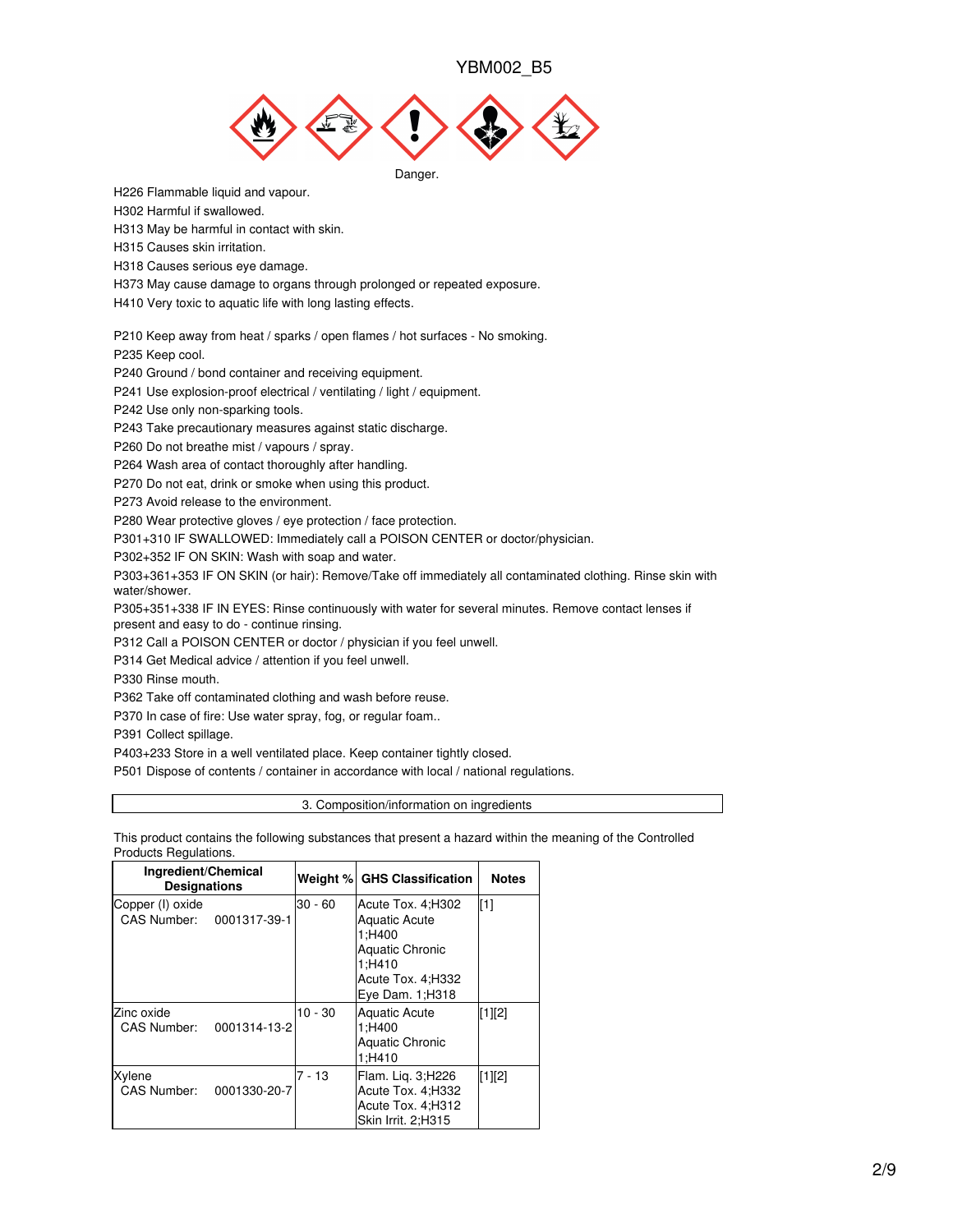| Iron oxide<br>CAS Number:                | 0001309-37-1 | $3 - 7$ | Not Classified                                                                                                       | [1][2] |
|------------------------------------------|--------------|---------|----------------------------------------------------------------------------------------------------------------------|--------|
| Butyl alcohol, n-<br>CAS Number:         | 0000071-36-3 | $3 - 7$ | Flam. Lig. 3; H226<br>Acute Tox. 4;H302<br>STOT SE 3:H335<br>Skin Irrit. 2:H315<br>Eye Dam. 1;H318<br>STOT SE 3:H336 | [1][2] |
| Ethyl Benzene<br>CAS Number:             | 0000100-41-4 | $1 - 5$ | Flam. Lig. 2;H225<br>Acute Tox. 4;H332<br><b>STOT RE 2:H373</b><br>Asp. Tox. 1:H304                                  | [1][2] |
| Ethyl toluene sulfonamide<br>CAS Number: | 0001077-56-1 | $1 - 5$ |                                                                                                                      | [1]    |
| 001317-38-0<br>CAS Number:               | 0001317-38-0 | $1 - 5$ | <b>Aquatic Acute</b><br>1:H400<br><b>Aquatic Chronic</b><br>1:H410                                                   | $[1]$  |

[1] Substance classified with a health or environmental hazard.

[2] Substance with a workplace exposure limit.

[3] PBT-substance or vPvB-substance.

\*The full texts of the phrases are shown in Section 16.

### 4. First aid measures

## 4.1. Description of first aid measures

| General     | Remove contaminated clothing and shoes. Get medical attention immediately. Wash<br>clothing before reuse. Thoroughly clean or destroy contaminated shoes.                                                                                                                                             |
|-------------|-------------------------------------------------------------------------------------------------------------------------------------------------------------------------------------------------------------------------------------------------------------------------------------------------------|
| Inhalation  | If inhaled, remove to fresh air. If not breathing, give artificial respiration. If breathing is<br>difficult, give oxygen. Get medical attention immediately.                                                                                                                                         |
| Eyes        | In case of contact, immediately flush eyes with plenty of water for at least 15 minutes.<br>Get medical attention immediately.                                                                                                                                                                        |
| <b>Skin</b> | In case of contact, immediately flush skin with soap and plenty of water. Get medical<br>attention immediately.                                                                                                                                                                                       |
| Ingestion   | If swallowed, immediately contact the Poison Control Centre. DO NOT induce<br>vomiting unless instructed to do so by medical personnel. Never give anything by<br>mouth to an unconscious person.                                                                                                     |
|             | 4.2. Most important symptoms and effects, both acute and delayed                                                                                                                                                                                                                                      |
| Overview    | NOTICE: Reports have associated repeated and prolonged occupational<br>overexposure to solvents with permanent brain and nervous system damage.<br>Intentional misuse by deliberately concentrating and inhaling the contents may be<br>harmful or fatal. Avoid contact with eyes, skin and clothing. |
| Inhalation  | Harmful if inhaled. Causes nose and throat irritation. Vapors may affect the brain or<br>nervous system causing dizziness, headache or nausea.                                                                                                                                                        |
| Eyes        | Causes severe eye irritation. Avoid contact with eyes.                                                                                                                                                                                                                                                |
| Skin        | Causes skin irritation. May be harmful if absorbed through the skin.                                                                                                                                                                                                                                  |
| Ingestion   | Harmful if swallowed. May cause abdominal pain, nausea, vomiting, diarrhea, or<br>drowsiness.                                                                                                                                                                                                         |

## 5.1. Extinguishing media

CAUTION: This product has a very low flashpoint. Use of water spray when fighting fire may be inefficient. CAUTION: For mixtures containing alcohol or polar solvent, alcohol-resistant foam may be more effective. SMALL FIRES: Use dry chemical, CO2, water spray or regular foam. LARGE FIRES: Use water spray, fog, or regular foam. Do not use straight streams. Move containers from fire area if you can do so without risk.

5. Fire-fighting measures

5.2. Special hazards arising from the substance or mixture

No data available

5.3. Advice for fire-fighters

Cool closed containers exposed to fire by spraying them with water. Do not allow run off water and contaminants from fire fighting to enter drains or water courses.

ERG Guide No. 128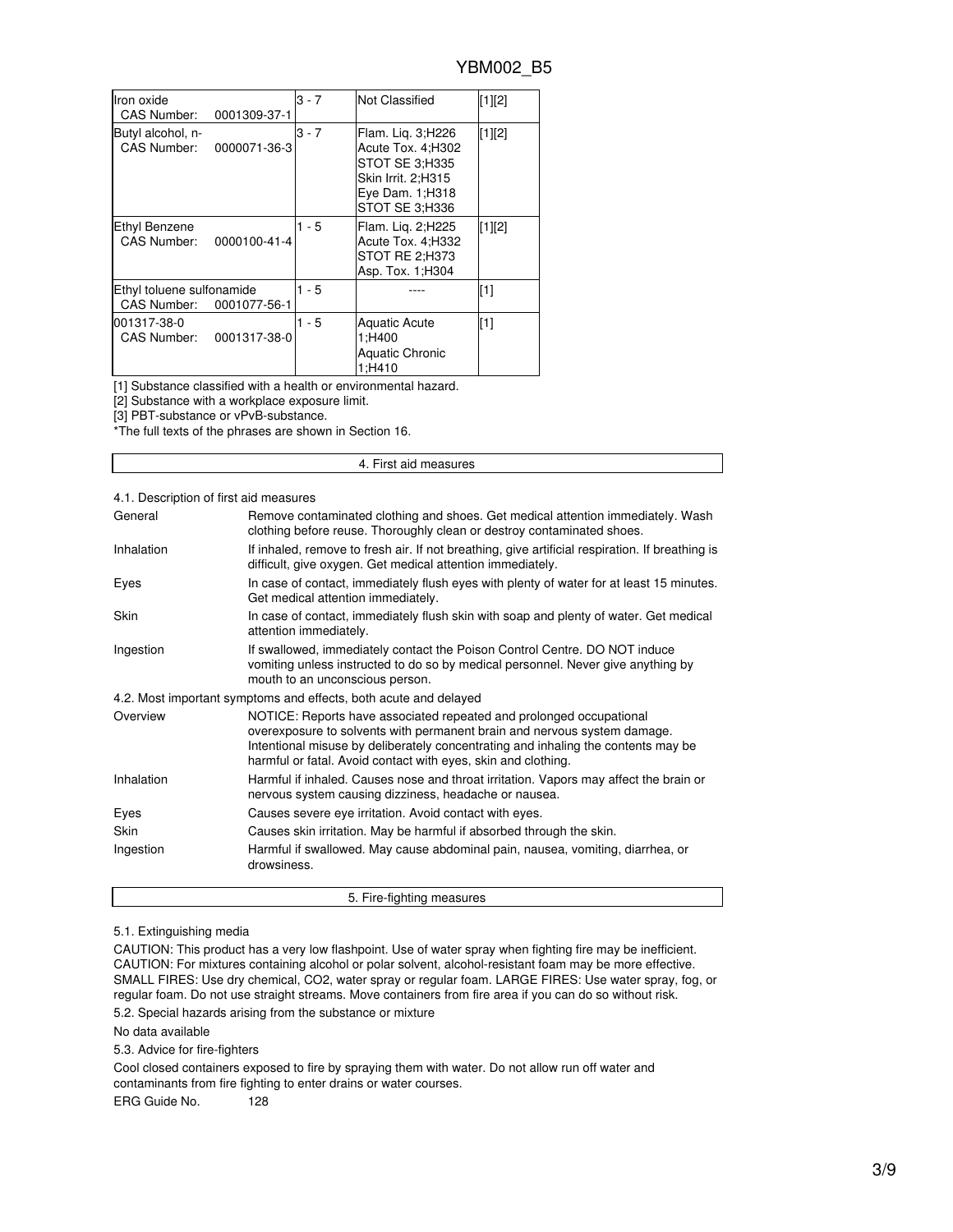### 6. Accidental release measures

6.1. Personal precautions, protective equipment and emergency procedures

No action shall be taken involving any personal risk or without suitable training.

Evacuate surrounding areas. Keep unnecessary and unprotected personnel from entering. Do not touch or walk through spilt material. Shut off all ignition sources. No flares, smoking or flames in hazard area. Avoid breathing vapour or mist. Provide adequate ventilation. Wear appropriate respirator when ventilation is inadequate.

Put on appropriate skin and eye protection as detailed in section 8

6.2. Environmental precautions

Do not allow spills to enter drains or watercourses.

6.3. Methods and material for containment and cleaning up

CALL CHEMTREC at (800)-424-9300 for emergency response. Isolate spill or leak area immediately for at least 50 meters (150 feet) in all directions. Keep unauthorized personnel away. Stay upwind. Keep out of low areas. Ventilate closed spaces before entering. LARGE SPILLS: Consider initial downwind evacuation for at least 300 meters (1000 feet).

7. Handling and storage

7.1. Precautions for safe handling

Keep away from heat, sparks and flame.

Protective equipment should be selected to provide protection from exposure to the chemicals listed in Section 3 of this document. Depending on the site-specific conditions of use, protective gloves, apron, boots, head and face protection may be required to prevent contact. The equipment must be thoroughly cleaned, or discared after each use.

Close container after each use.

Wash thoroughly after handling.

Prevent build-up of vapors by opening all windows and doors to achieve cross-ventilation.

7.2. Conditions for safe storage, including any incompatibilities

Store between 40-100F (4-38C).

Do not get in eyes, on skin or clothing.

Incompatible materials: Strong oxidizing agents.

Do not smoke. Extinguish all flames and pilot lights, and turn off stoves, heaters, electric motors and other sources of ignition during use and until all vapors are gone.

#### 8. Exposure controls and personal protection

|  | 8.1. Control parameters |
|--|-------------------------|
|--|-------------------------|

| CAS No.                 | Ingredient                             | Source                                                                                             | Value                                                      |
|-------------------------|----------------------------------------|----------------------------------------------------------------------------------------------------|------------------------------------------------------------|
|                         | 0000071-36-3 Butyl alcohol, n-         | OSHA                                                                                               | 100 ppm TWA; 300 mg/m3 TWA                                 |
|                         |                                        | <b>ACGIH</b>                                                                                       | 20 ppm TWA                                                 |
|                         |                                        | <b>NIOSH</b>                                                                                       | No Established Limit                                       |
|                         |                                        | <b>ACGIH</b><br>BEI                                                                                | <b>INo Established Limit</b>                               |
|                         | 0000100-41-4 Ethyl Benzene             | <b>OSHA</b>                                                                                        | 100 ppm TWA; 435 mg/m3 TWA 125 ppm STEL;<br>545 mg/m3 STEL |
|                         |                                        | <b>ACGIH</b>                                                                                       | 20 ppm TWA                                                 |
|                         | <b>NIOSH</b>                           | 100 ppm TWA; 435 mg/m3 TWA 125 ppm STEL;<br>545 mg/m3 STEL                                         |                                                            |
|                         | <b>ACGIH</b><br>BEI                    | 0.15 g/g creatinine Medium: urine Time: end of shift<br>Parameter: Sum of mandelic acid and phenyl |                                                            |
|                         | 0001077-56-1 Ethyl toluene sulfonamide | <b>OSHA</b>                                                                                        | <b>INo Established Limit</b>                               |
|                         | <b>ACGIH</b>                           | lNo Established Limit                                                                              |                                                            |
|                         |                                        | <b>NIOSH</b>                                                                                       | No Established Limit                                       |
|                         |                                        | <b>ACGIH</b><br>BEI                                                                                | <b>No Established Limit</b>                                |
| 0001309-37-1 Iron oxide | <b>OSHA</b>                            | 10 mg/m3 TWA (fume); 15 mg/m3 TWA (total dust,<br>listed under Rouge); 5 mg/m3 TWA (respirable fra |                                                            |
|                         |                                        | <b>ACGIH</b>                                                                                       | 5 mg/m3 TWA (respirable particulate matter)                |
|                         |                                        | <b>NIOSH</b>                                                                                       | 5 mg/m3 TWA (dust and fume, as Fe)                         |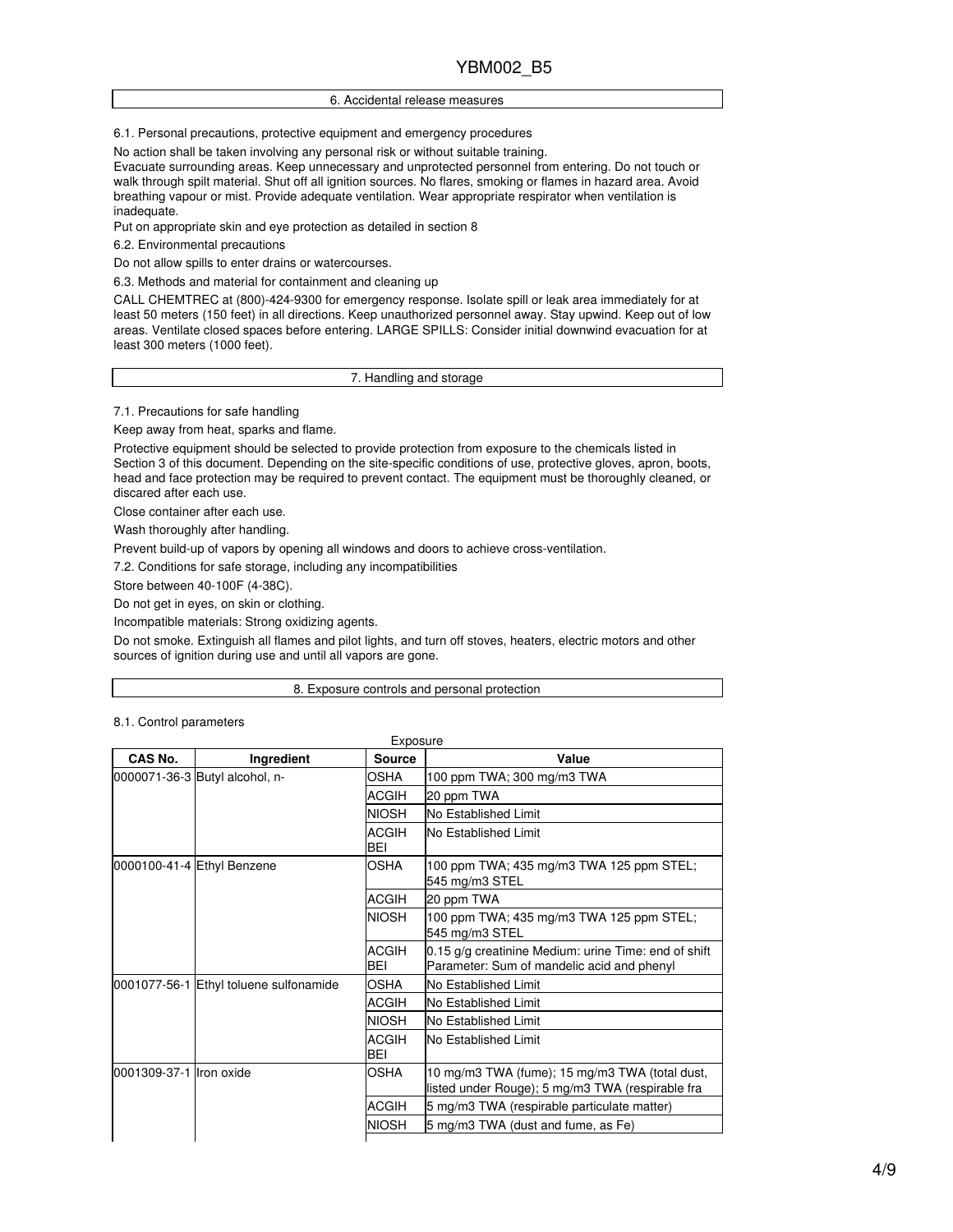|                          |                               | <b>ACGIH</b><br>BEI                                                                                         | No Established Limit                                                                         |
|--------------------------|-------------------------------|-------------------------------------------------------------------------------------------------------------|----------------------------------------------------------------------------------------------|
| 0001314-13-2 Zinc oxide  | <b>OSHA</b>                   | 5 mg/m3 TWA (fume); 15 mg/m3 TWA (total dust); 5<br>mg/m3 TWA (respirable fraction) 10 mg/m3 STEL<br>(fume) |                                                                                              |
|                          |                               | <b>ACGIH</b>                                                                                                | 2 mg/m3 TWA (respirable particulate matter) 10<br>mg/m3 STEL (respirable particulate matter) |
|                          |                               | <b>NIOSH</b>                                                                                                | 5 mg/m3 TWA (dust and fume) 10 mg/m3 STEL<br>(fume)                                          |
|                          |                               | <b>ACGIH</b><br>BEI                                                                                         | No Established Limit                                                                         |
| 0001317-38-0 001317-38-0 |                               | OSHA                                                                                                        | No Established Limit                                                                         |
|                          |                               | ACGIH                                                                                                       | No Established Limit                                                                         |
|                          | <b>NIOSH</b>                  | 0.1 mg/m3 TWA (fume, as Cu)                                                                                 |                                                                                              |
|                          |                               | <b>ACGIH</b><br>BEI                                                                                         | No Established Limit                                                                         |
|                          | 0001317-39-1 Copper (I) oxide | <b>OSHA</b>                                                                                                 | No Established Limit                                                                         |
|                          |                               | <b>ACGIH</b>                                                                                                | No Established Limit                                                                         |
|                          |                               | <b>NIOSH</b>                                                                                                | No Established Limit                                                                         |
|                          |                               | <b>ACGIH</b><br><b>BEI</b>                                                                                  | No Established Limit                                                                         |
| 0001330-20-7 Xylene      |                               | OSHA                                                                                                        | 100 ppm TWA; 435 mg/m3 TWA 150 ppm STEL;<br>655 mg/m3 STEL                                   |
|                          |                               | <b>ACGIH</b>                                                                                                | 100 ppm TWA 150 ppm STEL                                                                     |
|                          |                               | <b>NIOSH</b>                                                                                                | No Established Limit                                                                         |
|                          |                               | <b>ACGIH</b><br>BEI                                                                                         | 1.5 g/g creatinine Medium: urine Time: end of shift<br>Parameter: Methylhippuric acids       |

8.2. Exposure controls

| Respiratory                 | Select equipment to provide protection from the ingredients listed in Section 3 of this<br>document. Ensure fresh air entry during application and drying. If you experience eye<br>watering, headache or dizziness or if air monitoring demonstrates dust, vapor, or mist<br>levels are above applicable limits, wear an appropriate, properly fitted respirator<br>(NIOSH approved) during and after application. Follow respirator manufacturer's<br>directions for respirator use. FOR USERS OF 3M RESPIRATORY PROTECTION<br>ONLY: For information and assistance on 3M occupational health and safety<br>products, call OH&ESD Technical Service toll free in U.S.A. 1-800-243-4630, in<br>Canada call 1-800-267-4414. Please do not contact these numbers regarding other<br>manufacturer's respiratory protection products. 3M does not endorse the accuracy of<br>the information contained in this Material Safety Data Sheet. |
|-----------------------------|-----------------------------------------------------------------------------------------------------------------------------------------------------------------------------------------------------------------------------------------------------------------------------------------------------------------------------------------------------------------------------------------------------------------------------------------------------------------------------------------------------------------------------------------------------------------------------------------------------------------------------------------------------------------------------------------------------------------------------------------------------------------------------------------------------------------------------------------------------------------------------------------------------------------------------------------|
| Eyes                        | Avoid contact with eyes. Safety eyewear complying with an approved standard<br>should be used when a risk assessment indicates this is necessary to avoid exposure<br>to liquid splashes, mists, gases or dusts. If contact is possible, the following<br>protection should be worn, unless the assessment indicates a higher degree of<br>protection: chemical splash goggles.                                                                                                                                                                                                                                                                                                                                                                                                                                                                                                                                                         |
| Skin                        | Chemical-resistant, impervious gloves complying with an approved standard should<br>be worn at all times when handling chemical products. When there is a risk of ignition<br>from static electricity, wear antistatic protective clothing and footwear. Any additional<br>personal protective equipment or measures should be selected based on the risk<br>assessment of the task being performed and should be approved by a specialist<br>before handling this product.                                                                                                                                                                                                                                                                                                                                                                                                                                                             |
| <b>Engineering Controls</b> | Depending on the site-specific conditions of use, provide adequate ventilation.                                                                                                                                                                                                                                                                                                                                                                                                                                                                                                                                                                                                                                                                                                                                                                                                                                                         |
| <b>Other Work Practices</b> | Emergency eye wash fountains and safety showers should be available in the<br>immediate vicinity of any potential exposure. Use good personal hygiene practices.<br>Wash hands before eating, drinking, using toilet facilities, etc. Promptly remove soiled<br>clothing and wash clothing thoroughly before reuse. Shower after work using plenty of<br>soap and water.                                                                                                                                                                                                                                                                                                                                                                                                                                                                                                                                                                |

| 9. Physical and chemical properties |                      |
|-------------------------------------|----------------------|
| Appearance                          | Coloured Liquid      |
| Odour threshold                     | Not Measured         |
| рH                                  | No Established Limit |
| Melting point / freezing point      | Not Measured         |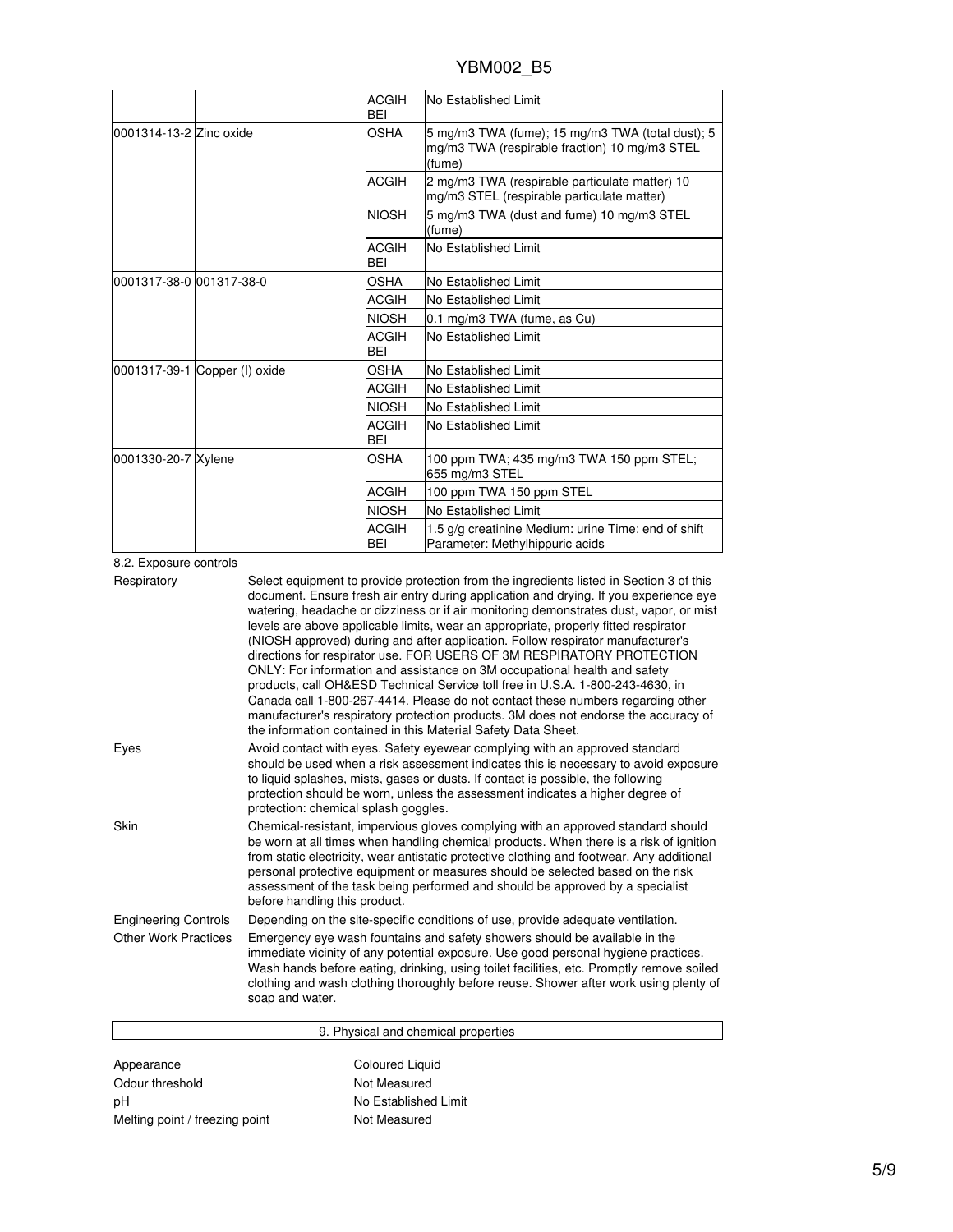| Initial boiling point and boiling range<br><b>Flash Point</b><br>Evaporation rate (Ether = 1) | 93 (°C) 200 (°F) (boiling range not measured)<br>28 (°C) 82 (°F)<br>Not Measured |
|-----------------------------------------------------------------------------------------------|----------------------------------------------------------------------------------|
| Flammability (solid, gas)                                                                     | Not Applicable                                                                   |
| Upper/lower flammability or explosive<br>limits                                               | Lower Explosive Limit: .6                                                        |
|                                                                                               | Upper Explosive Limit: No Established Limit                                      |
| Vapour pressure (Pa)                                                                          | Not Measured                                                                     |
| <b>Vapor Density</b>                                                                          | Heavier than air                                                                 |
| <b>Specific Gravity</b>                                                                       | 2.17                                                                             |
| Solubility in Water                                                                           | Not Measured                                                                     |
| Partition coefficient n-octanol/water (Log<br>Kow)                                            | Not Measured                                                                     |
| Auto-ignition temperature                                                                     | Not Measured                                                                     |
| Decomposition temperature                                                                     | Not Measured                                                                     |
| Viscosity (cSt)                                                                               | No Established Limit Not Measured                                                |
| VOC %                                                                                         | Refer to the Technical Data Sheet or label where information is<br>available.    |
| VOHAP content (gm/litre of paint)                                                             | 486.49 (as supplied)                                                             |
| VOHAP content (gm/litre of Solid Coating)                                                     | 304.59 (as supplied)                                                             |

## 10. Stability and reactivity

10.1. Reactivity No data available 10.2. Chemical stability This product is stable and hazardous polymerization will not occur. Not sensitive to mechanical impact. Excessive heat and fumes generation can occur if improperly handled. 10.3. Possibility of hazardous reactions No data available 10.4. Conditions to avoid No data available 10.5. Incompatible materials Strong oxidizing agents. 10.6. Hazardous decomposition products No data available

### 11. Toxicological information

Acute toxicity

| Route  | Acute Toxicity Estimates (Product) |
|--------|------------------------------------|
| Oral   | 1,097 mg/kg                        |
| Dermal | $3,442$ mg/kg                      |

Note: When no route specific LD50 data is available for an acute toxin, the converted acute toxicity point estimate was used in the calculation of the product's ATE (Acute Toxicity Estimate).

| Ingredient                     | Oral LD50,<br>mg/kg            | Skin LD50,<br>mg/kg                  | <b>Inhalation</b><br>Vapor LC50.<br>mq/L/4hr | <b>Inhalation</b><br>Dust/Mist LC50,<br>mq/L/4hr |
|--------------------------------|--------------------------------|--------------------------------------|----------------------------------------------|--------------------------------------------------|
| Copper (I) oxide - (1317-39-1) | 470.00, Rat -<br>Category: 4   | 2,000.00,<br>Rabbit -<br>Category: 4 | No data<br>available                         | 50.00, Rat -<br>Category: NA                     |
| Zinc oxide - (1314-13-2)       | 5,000.00, Rat -<br>Category: 5 | No data<br>available                 | No data<br>available                         | 2.50, Mouse -<br>Category: 4                     |
| Xylene - (1330-20-7)           | 4,299.00, Rat -<br>Category: 5 | 1.548.00.<br>Rabbit -<br>Category: 4 | No data<br>available                         | 20.00, Rat -<br>Category: NA                     |
| Iron oxide - (1309-37-1)       | $> 5.000.00$ , Rat             | No data                              | No data                                      | No data available                                |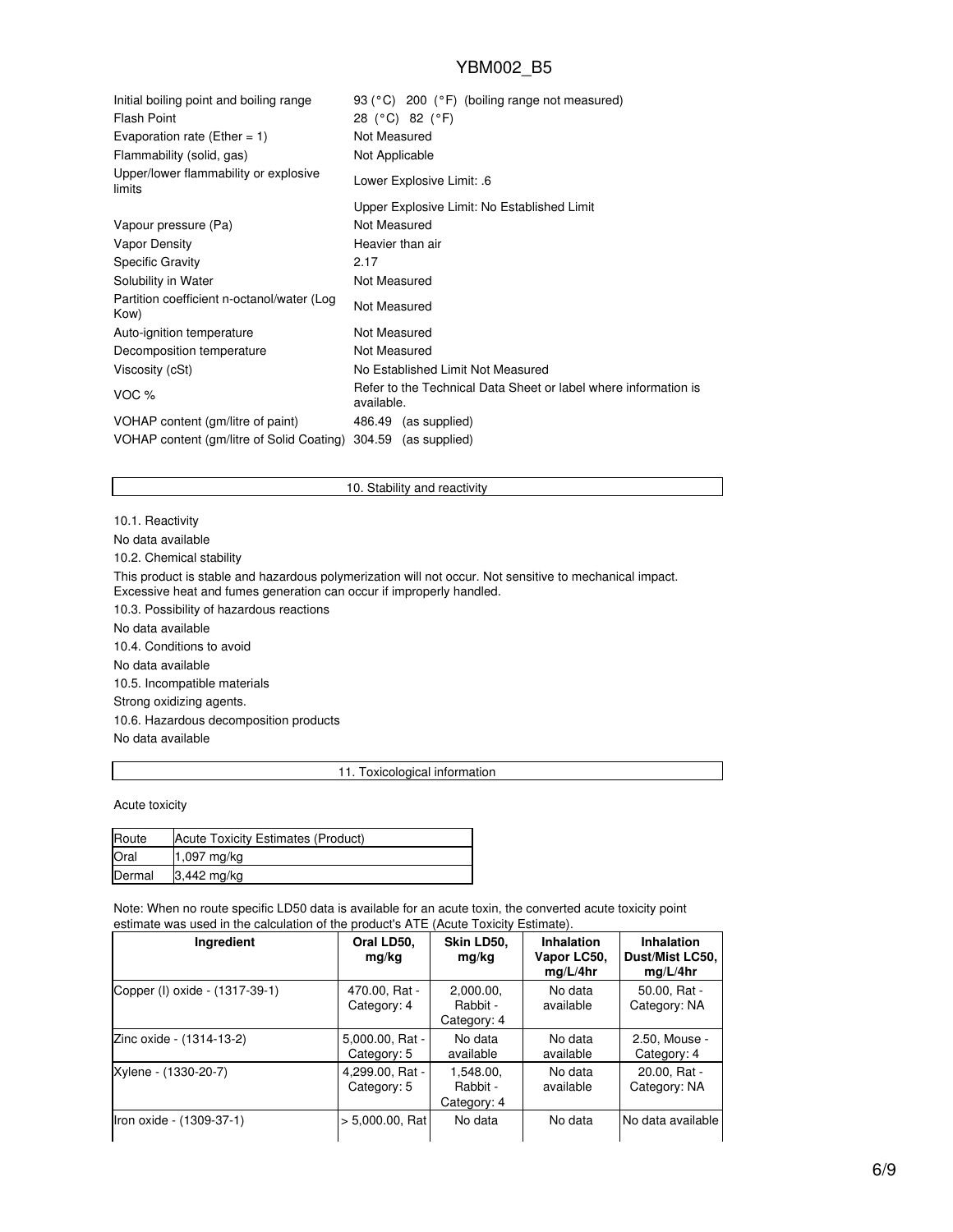|                               |                                         | - Category: NA                                                         |                                                                        | available                                                             | available                   |                   |  |
|-------------------------------|-----------------------------------------|------------------------------------------------------------------------|------------------------------------------------------------------------|-----------------------------------------------------------------------|-----------------------------|-------------------|--|
| Butyl alcohol, n- - (71-36-3) |                                         | 2,292.00, Rat -<br>Category: 5                                         |                                                                        | 3,430.00,<br>Rabbit -<br>Category: 5                                  | No data<br>available        | No data available |  |
| Ethyl Benzene - (100-41-4)    |                                         | 3,500.00, Rat -<br>Category: 5                                         |                                                                        | 15,433.00,<br>Rabbit -<br>Category: NA                                | 17.20, Rat -<br>Category: 4 | No data available |  |
|                               | Ethyl toluene sulfonamide - (1077-56-1) |                                                                        | No data<br>available                                                   | No data<br>available                                                  | No data<br>available        | No data available |  |
| 001317-38-0 - (1317-38-0)     |                                         | 2,500.00, Rat -<br>Category: 5                                         |                                                                        | >2,000.00, Rat<br>- Category: 5                                       | No data<br>available        | No data available |  |
|                               |                                         |                                                                        | Carcinogen Data                                                        |                                                                       |                             |                   |  |
| CAS No.                       | Ingredient                              | Source                                                                 |                                                                        |                                                                       | Value                       |                   |  |
|                               | 0000071-36-3 Butyl alcohol, n-          | OSHA                                                                   | Select Carcinogen: No                                                  |                                                                       |                             |                   |  |
|                               |                                         | NTP                                                                    | Known: No; Suspected: No                                               |                                                                       |                             |                   |  |
|                               |                                         | <b>IARC</b>                                                            |                                                                        | Group 1: No; Group 2a: No; Group 2b: No; Group 3: No;<br>Group 4: No: |                             |                   |  |
| 0000100-41-4 Ethyl Benzene    | OSHA                                    | Select Carcinogen: Yes                                                 |                                                                        |                                                                       |                             |                   |  |
|                               | <b>NTP</b>                              | Known: No; Suspected: No                                               |                                                                        |                                                                       |                             |                   |  |
|                               | <b>IARC</b>                             | Group 1: No; Group 2a: No; Group 2b: Yes; Group 3: No;<br>Group 4: No; |                                                                        |                                                                       |                             |                   |  |
| 0001077-56-1 Ethyl toluene    |                                         | OSHA                                                                   |                                                                        | Select Carcinogen: No                                                 |                             |                   |  |
|                               | sulfonamide                             | <b>NTP</b>                                                             |                                                                        | Known: No; Suspected: No                                              |                             |                   |  |
|                               | <b>IARC</b>                             | Group 4: No;                                                           | Group 1: No; Group 2a: No; Group 2b: No; Group 3: No;                  |                                                                       |                             |                   |  |
| 0001309-37-1 Iron oxide       |                                         | OSHA                                                                   | Select Carcinogen: No                                                  |                                                                       |                             |                   |  |
|                               |                                         | NTP                                                                    |                                                                        | Known: No; Suspected: No                                              |                             |                   |  |
|                               |                                         | <b>IARC</b>                                                            | Group 1: No; Group 2a: No; Group 2b: No; Group 3: Yes;<br>Group 4: No; |                                                                       |                             |                   |  |
| 0001314-13-2 Zinc oxide       |                                         | OSHA                                                                   |                                                                        | Select Carcinogen: No                                                 |                             |                   |  |
|                               |                                         | <b>NTP</b>                                                             | Known: No; Suspected: No                                               |                                                                       |                             |                   |  |
|                               |                                         | IARC                                                                   | Group 1: No; Group 2a: No; Group 2b: No; Group 3: No;<br>Group 4: No;  |                                                                       |                             |                   |  |
| 0001317-38-0 001317-38-0      |                                         | OSHA                                                                   |                                                                        | Select Carcinogen: No                                                 |                             |                   |  |
|                               |                                         | <b>NTP</b>                                                             | Known: No; Suspected: No                                               |                                                                       |                             |                   |  |
|                               | <b>IARC</b>                             | Group 1: No; Group 2a: No; Group 2b: No; Group 3: No;<br>Group 4: No;  |                                                                        |                                                                       |                             |                   |  |
| 0001317-39-1 Copper (I) oxide |                                         | OSHA                                                                   |                                                                        | Select Carcinogen: No                                                 |                             |                   |  |
|                               |                                         | NTP                                                                    | Known: No; Suspected: No                                               |                                                                       |                             |                   |  |
|                               |                                         | <b>IARC</b>                                                            | Group 1: No; Group 2a: No; Group 2b: No; Group 3: No;<br>Group 4: No;  |                                                                       |                             |                   |  |
| 0001330-20-7 Xylene           |                                         | OSHA                                                                   |                                                                        | Select Carcinogen: No                                                 |                             |                   |  |
|                               |                                         | NTP                                                                    | Known: No; Suspected: No                                               |                                                                       |                             |                   |  |
|                               |                                         | <b>IARC</b>                                                            |                                                                        | Group 1: No; Group 2a: No; Group 2b: No; Group 3: Yes;                |                             |                   |  |

Likely Routes of Exposure: Eyes, ingestion, dermal contact, inhalation.

**Delayed and Immediate effects as well as chronic effects from short and long term exposure.**

NOTICE: Reports have associated repeated and prolonged occupational overexposure to solvents with permanent brain and nervous system damage. Intentional misuse by deliberately concentrating and inhaling the contents may be harmful or fatal.

Group 4: No;

## **Immediate health effects**

| Item                        | Category              | Hazard                               |
|-----------------------------|-----------------------|--------------------------------------|
| Acute Toxicity (mouth)      |                       | Harmful if swallowed.                |
| Acute Toxicity (skin)       |                       | May be harmful in contact with skin. |
| Acute Toxicity (inhalation) | <b>Not Classified</b> | Not Applicable                       |
| Skin corrosion/irritation   |                       | Causes skin irritation.              |
| Eye damage/irritation       |                       | Causes serious eye damage.           |
| Sensitization (respiratory) | <b>Not Classified</b> | Not Applicable                       |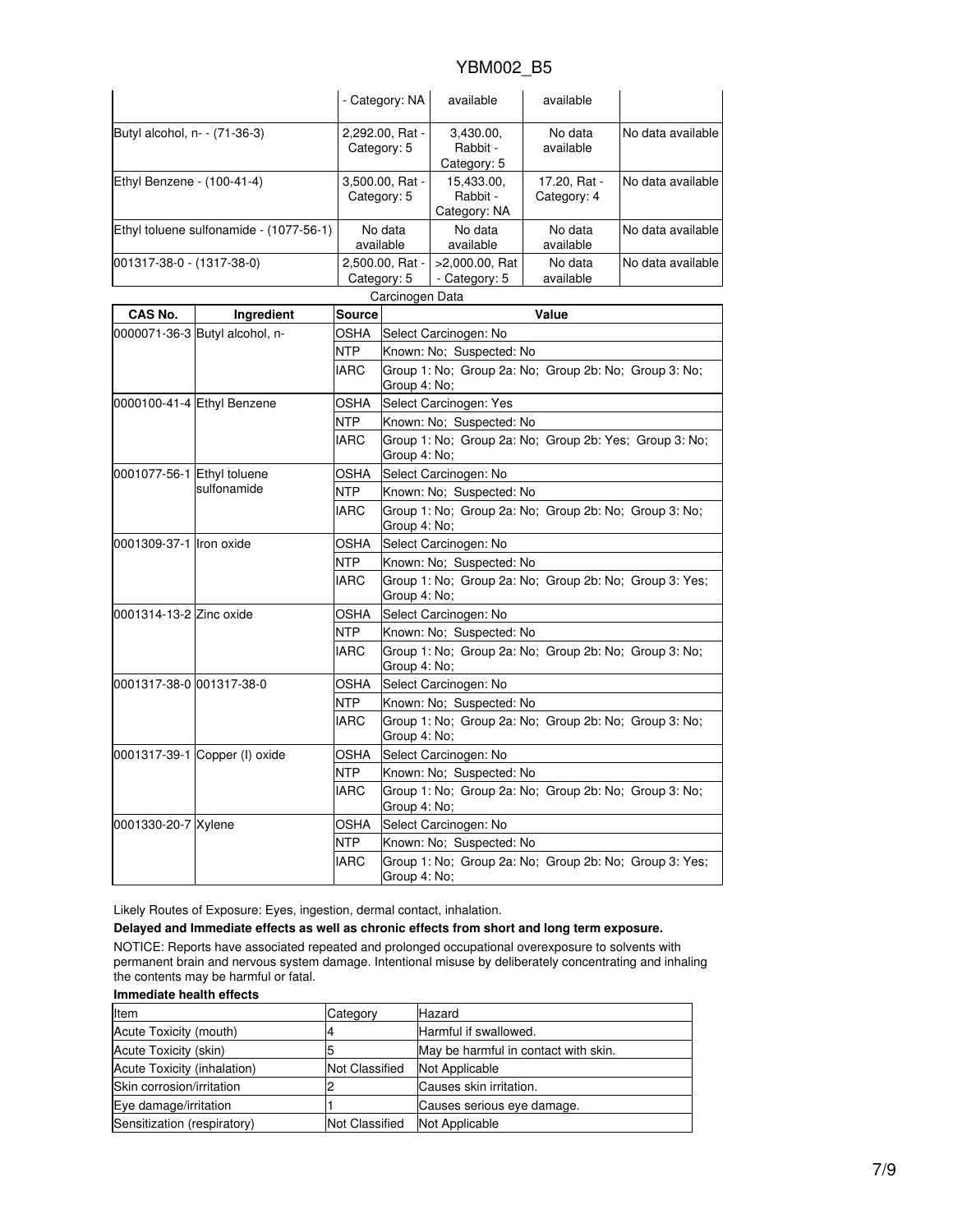| Sensitization (skin) | Not Classified        | Not Applicable |
|----------------------|-----------------------|----------------|
| Aspiration hazard    | <b>Not Classified</b> | Not Applicable |

## **Potential chronic health effects.**

| Item                                                           | Category              | Hazard                                                                |
|----------------------------------------------------------------|-----------------------|-----------------------------------------------------------------------|
| Germ toxicity                                                  | <b>Not Classified</b> | Not Applicable                                                        |
| Carcinogenicity                                                | <b>Not Classified</b> | Not Applicable                                                        |
| <b>Reproductive Toxicity</b>                                   | <b>Not Classified</b> | Not Applicable                                                        |
| Specific target organ systemic<br>Toxicity (repeated exposure) |                       | May cause damage to organs through prolonged<br>or repeated exposure. |

12. Ecological information

12.1. Toxicity

No additional information provided for this product. See Section 3 for chemical specific data.

### Aquatic Ecotoxicity

| Ingredient                                 | 96 hr LC50 fish,             | 48 hr EC50 crustacea,       | ErC50 algae,                                     |
|--------------------------------------------|------------------------------|-----------------------------|--------------------------------------------------|
|                                            | mg/l                         | mq/l                        | mg/l                                             |
| Copper (I) oxide -<br>$(1317-39-1)$        | 0.075, Danio rerio           | 0.042, Daphnia similis      | 0.03 (96 hr), Pseudokirchneriella<br>subcapitata |
| Zinc oxide - (1314-13-2)                   | 1.10, Oncorhynchus           | 0.098, Daphnia              | 0.042 (72 hr), Pseudokirchneriella               |
|                                            | mykiss                       | magna                       | subcapitata                                      |
| Xylene - (1330-20-7)                       | 3.30, Oncorhynchus<br>mykiss | 8.50, Palaemonetes<br>pugio | 100.00 (72 hr), Chlorococcales                   |
| Iron oxide - (1309-37-1)                   | Not Available                | 101.00, Daphnia<br>magna    | Not Available                                    |
| Butyl alcohol, n- -                        | 1,376.00, Pimephales         | 1,328.00, Daphnia           | 500.00 (96 hr), Scenedesmus                      |
| $(71-36-3)$                                | promelas                     | magna                       | subspicatus                                      |
| Ethyl Benzene -                            | 4.20, Oncorhynchus           | 2.93, Daphnia magna         | 3.60 (96 hr), Pseudokirchneriella                |
| $(100-41-4)$                               | mykiss                       |                             | subcapitata                                      |
| Ethyl toluene sulfonamide<br>- (1077-56-1) | Not Available                | Not Available               | Not Available                                    |
| 001317-38-0 -                              | 25.40, Oncorhynchus          | 0.011, Daphnia              | 0.014 (72 hr), Pseudokirchneriella               |
| $(1317 - 38 - 0)$                          | mykiss                       | magna                       | subcapitata                                      |

12.2. Persistence and degradability No data available 12.3. Bioaccumulative potential Not Measured 12.4. Mobility in soil No data available 12.5. Results of PBT and vPvB assessment This product contains no PBT/vPvB chemicals. 12.6. Other adverse effects No data available

13. Disposal considerations

13.1. Waste treatment methods

Do not allow spills to enter drains or watercourses.

Dispose of in accordance with local, state and federal regulations. (Also reference RCRA information in Section 15 if listed).